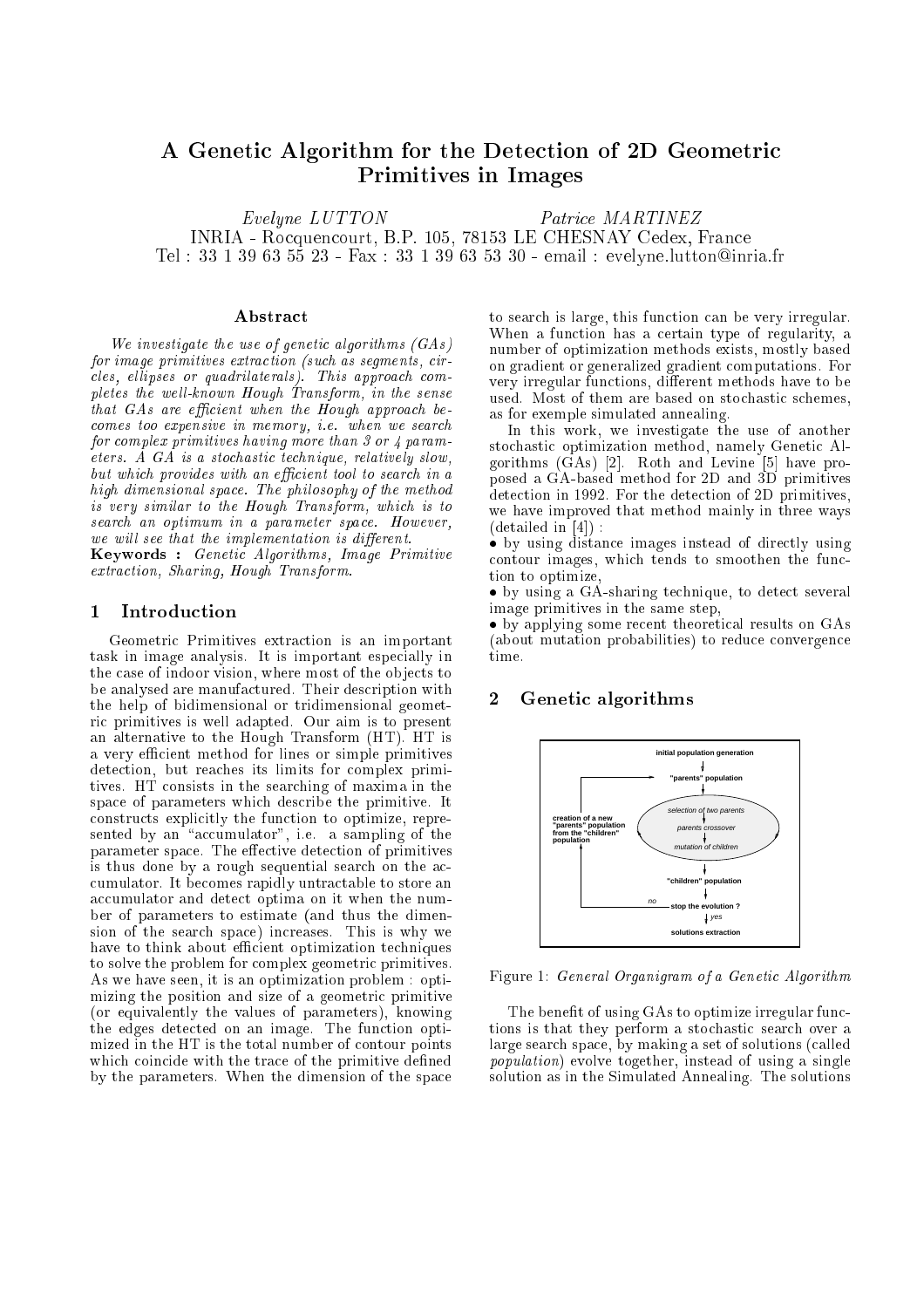of the population (also called individuals, and represented by chromosomes: most of the time, binary codes) go through a process of evolution. Some solutions are better than others, in the sense that the function (also called fitness) is better; they are more likely to survive and propagate their genetic material. The convergence of a GA leads to a concentration of the population into regions of the search space where the fitness function presents a global optimum. The creation of the "children" population is done in three steps : selection of two parents (random shot whith probability proportional to the relative fitness of the solution in the population), *crossover* of their chromosomes to create two offsprings, then mutation of the offsprings (see figure 2). The crossover and mutation operators are randomly applied. Mutation is applied with a very low probability (reversely proportional to the chromosome length) so that few chromosomes are altered.



Figure 2: Genetic operators : Crossover and Mutation

Selection and Crossover favor the concentration of solutions having good fitness, thus attracting the population in local optima. On the contrary, Mutation maintains the diversity of the genetic materials. The simultaneous action of these three operators allows to converge into a global optimum (Schema Theory, see [2], and Markov Chain approaches [1]). Davis in 1991 [1] has proposed a Simulated Annealing - like convergence proof for the simple GA, and derived a decreasing formula (very slow) for the mutation probability that guarantees the convergence towards a global optimum. In our implementation, we have experimented a faster decreasing rate : it improves the convergence speed, in comparison with the classical scheme where the mutation probability stays constant.

# 3 Application to primitive detection

#### Primitives Coding

We propose a different coding as in Roth and Levine [5], to limit the redundancy of the primitives representation:

 $\circ$  Segment : 2 points of the image I, with integer coordinates, for the vertices of the segment,

 $\Diamond$  Circle : 1 point of I for the center of the circle, and a positive integer for its radius,

 $\diamond$  Ellipse : 2 point of *I*, the center O and the point P, a positive real  $a \in [0, \frac{1}{6}]$ , representing the rotation angle of the element (see magnetic ),

 $\Diamond$  Rectangle : 2 points of *I*, coordinates of the top-left and bottom-right vertices. This rectangle is parallel to the axes of the image. For dierent orientations,  $\mathbf{f}$  the image of the image. For dierent orientations,  $\mathbf{f}$ we add a positive real of  $[0, \frac{1}{2}]$ , for the rotation angle. Quadrilateral : 4 points of <sup>I</sup> , for the 4 vertices.



Figure 3: Graphical coding of an ellipse

### $\bullet$  Computation of the fitness function

If we directly use contour images, the fitness function is a counting of image contour points in coincidence with the trace of the primitive. To tolerate small errors, it is often necessary to make a computation on a strip centered on the primitive, which increases the computational time of fitness evaluation. Moreover, the form of that fitness function is very irregular and the convergence of a GA can be slow, especially when the contours are sparse in the image. We use a well-known tool of mathematical morphology, to obtain distance images, i.e. grey-level images computed from contour images, where each pixels grey-level represents the distance to the nearest contour point. The fitness function takes into account the mean intensity of the pixels of the distances image in coincidence with the trace of the primitive (to position the primitive), plus a counting term of effective contour pixels on the trace (to favor bigger primitives). The benefit of using such distances images is double: the fitness function is more rapid to compute (scanning the trace of the primitive is largely sufficient), and the tolerance to small errors is improved.



Figure 4: Left, initial random population of segments  $(b \bar l a c k)$  on a contour image (grey). Middle, final classical convergence of the population (after 80 generations). Righ, convergence with sharing

### Use of <sup>a</sup> sharing technique

The interest of detecting several primitives in the same GA-run is evident. For that purpose, we propose